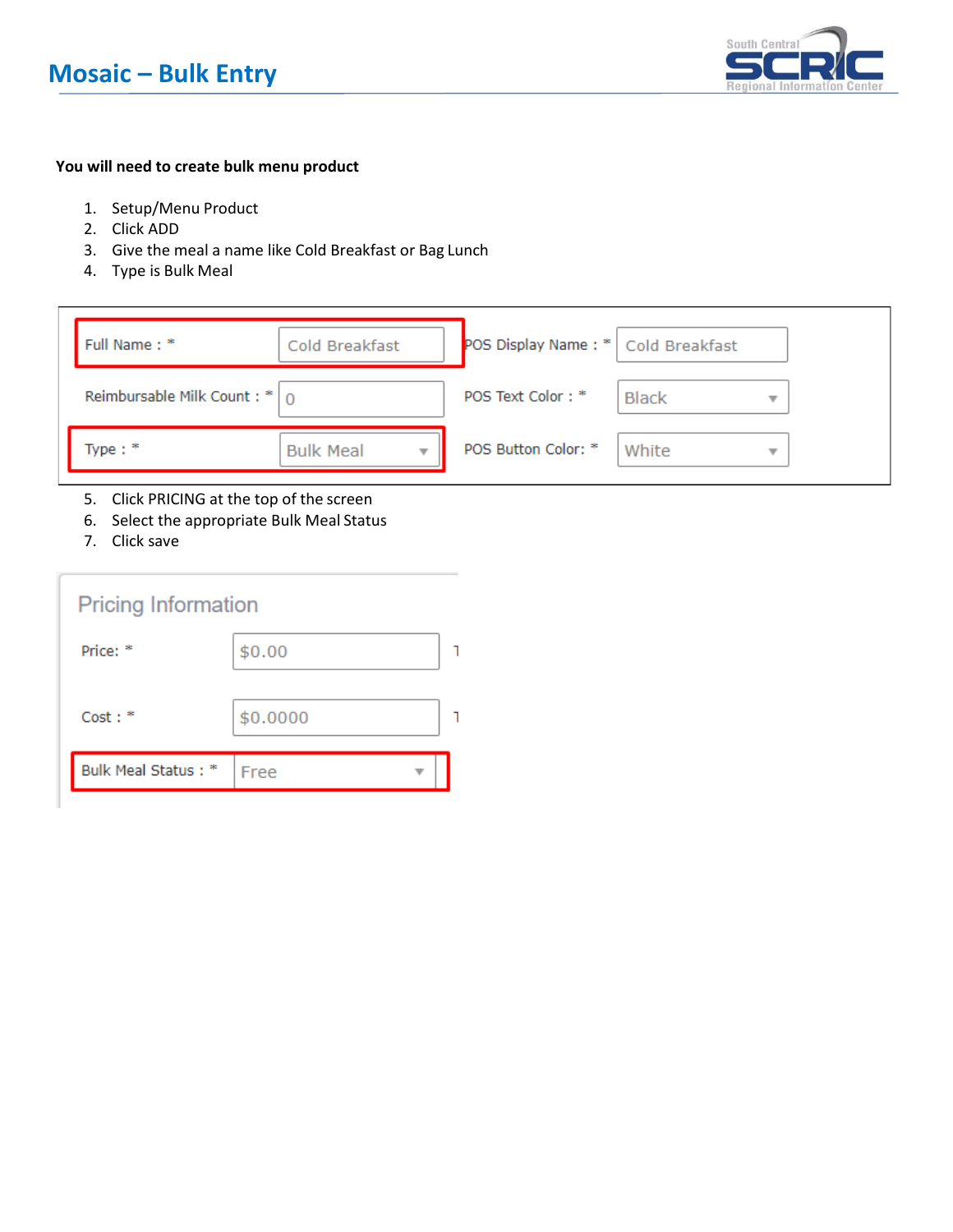## **Mosaic – Bulk Entry**



### **Now you need to create the bulk form**

End of Day/Bulk Entry Form Settings

- 1. Click ADD
- 2. Give the form a name and click ADD SECTION

| School Name<br>Serving Date<br>##/##/#### |                    |
|-------------------------------------------|--------------------|
| Select a school ID to add                 |                    |
|                                           | <b>Add Section</b> |

- 3. You need to fill in a name, serving period, and select a bulk meal
	- a. Once you have selected the bulk meal, you have to click the +
	- b. If you have more than one Bulk Meal for the serving Period, select another bulk meal and click +
	- c. Then click ADD Section if you need to add another serving period
	- d. Click Save when done

|   |                                                                                   | Select a Serving Period |        | <b>Delete Section</b> |
|---|-----------------------------------------------------------------------------------|-------------------------|--------|-----------------------|
|   | <b>Bulk Meal Items</b><br>Select a Bulk Meal to add<br>▼                          |                         |        |                       |
|   | <b>A La Carte Items</b><br>Select an A La Carte to add<br>$\overline{\mathbf{v}}$ | ÷                       |        |                       |
| ✔ | Totals 0                                                                          |                         | \$0.00 |                       |
| □ | Bank Deposit                                                                      |                         | \$0.00 |                       |
|   | Over/Short                                                                        |                         | \$0.00 |                       |
|   | Bank Bag Number                                                                   |                         |        |                       |
|   |                                                                                   |                         |        | <b>Add Section</b>    |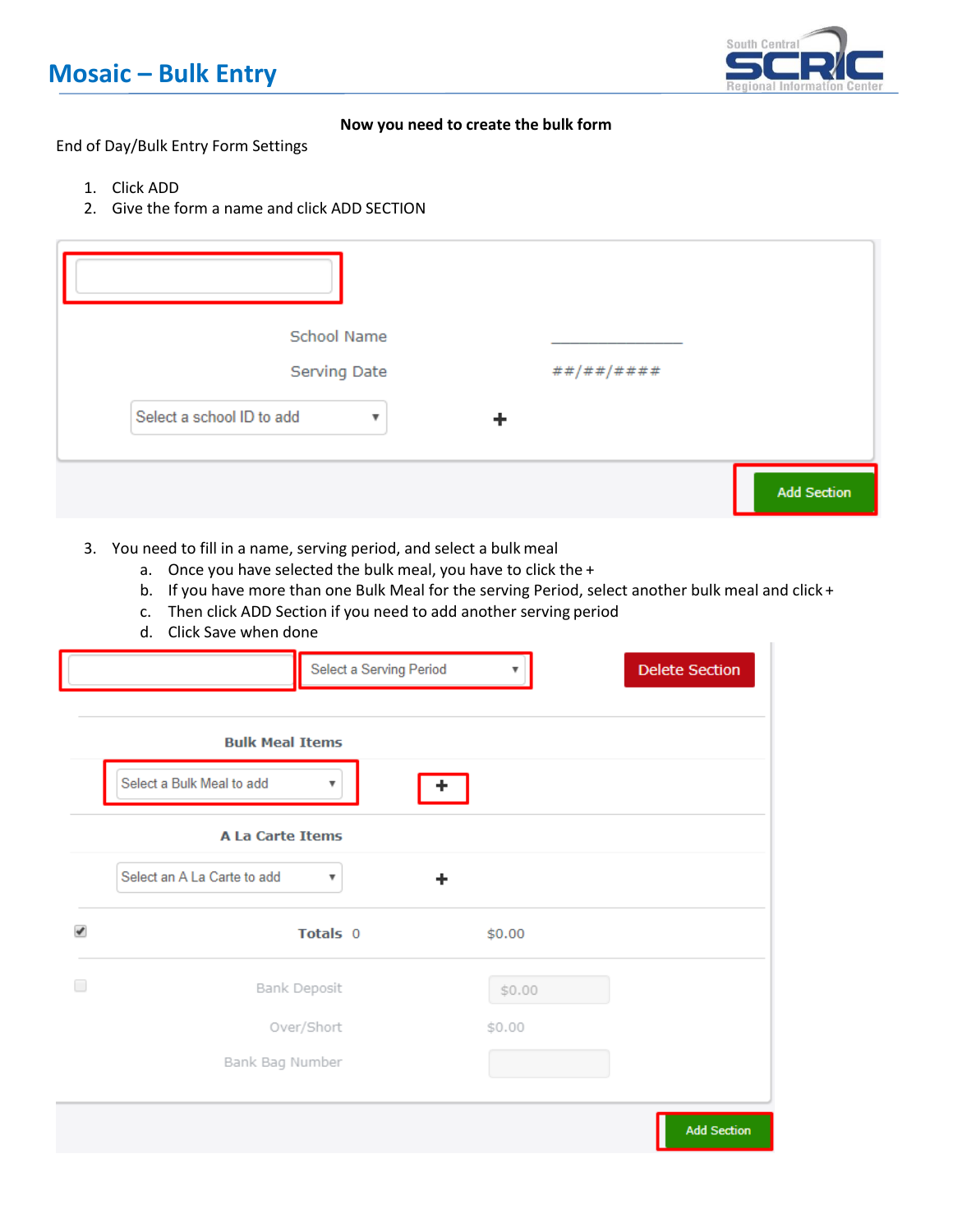

#### **Entering number of meals sold**

- 1. End of Day/Bulk Entry Form
- 2. Click on the appropriate form
- 3. Select School name and date
- 4. Click ADD

### Create Bulk Entry Form - school closed

School Name

Serving Date



- 5. Enter the number of meals served for each serving period associated with this bulk entry.
- 6. Click CLOSE DAY when done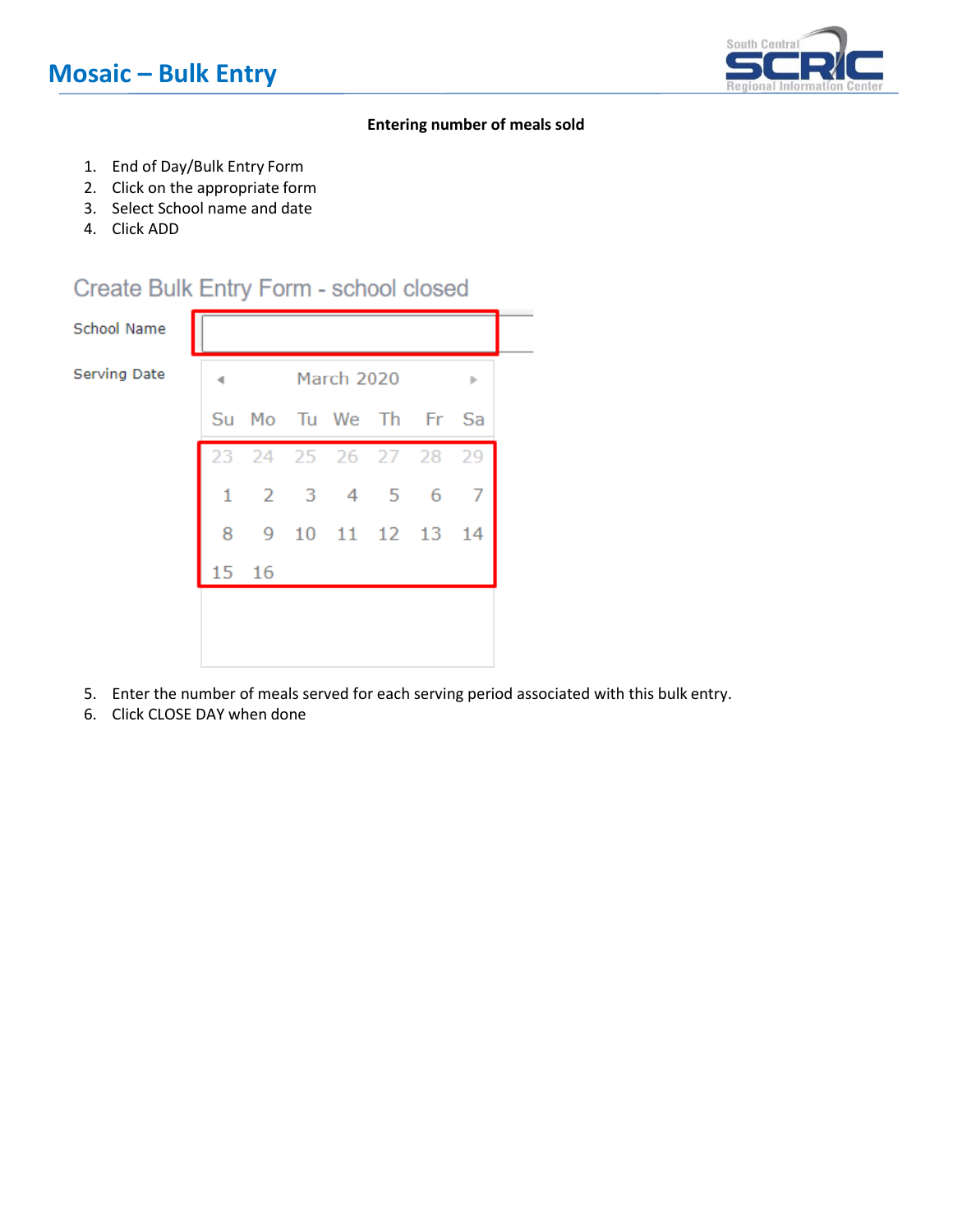

| school closed             |                             |                  |                  |
|---------------------------|-----------------------------|------------------|------------------|
| <b>School Name</b>        | G. Washington Middle School |                  |                  |
| Serving Date              | 3/13/2020                   |                  |                  |
| <b>Breakfast</b>          |                             |                  | <b>Breakfast</b> |
| <b>Bulk Meal Items</b>    |                             |                  |                  |
| Cold Breakfast 0          | \$0.00                      | \$0.00           |                  |
| <b>Bulk Meal Totals 0</b> |                             | \$0.00           |                  |
| <b>Breakfast Totals 0</b> |                             | \$0.00           |                  |
| lunch                     |                             |                  | Lunch            |
| <b>Bulk Meal Items</b>    |                             |                  |                  |
| BAG LUNCH 0               | \$0.00                      | \$0.00           |                  |
| <b>Bulk Meal Totals 0</b> |                             | \$0.00           |                  |
| lunch Totals 0            |                             | \$0.00           |                  |
|                           |                             | <b>Close Day</b> | Cancel           |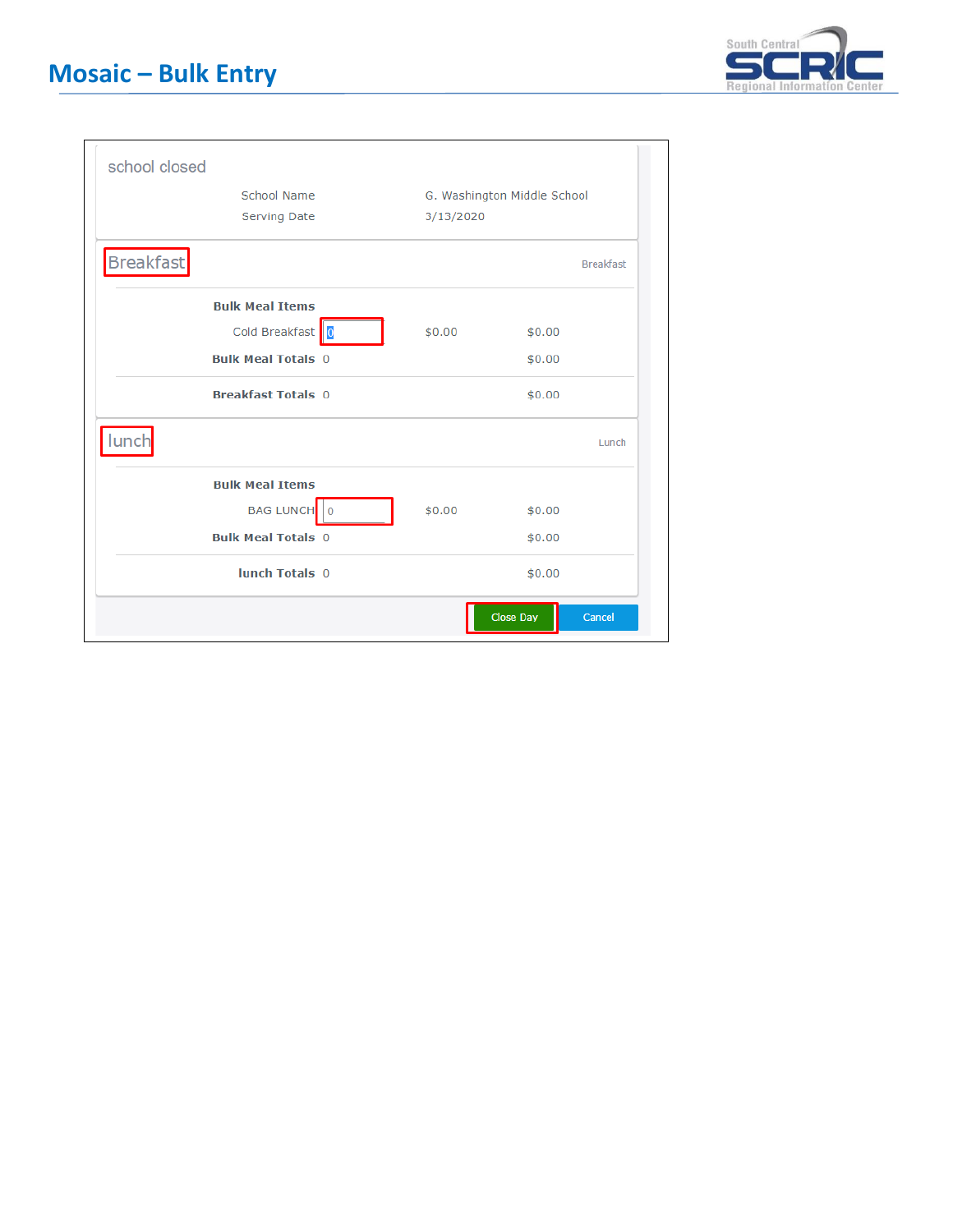## **Mosaic – Bulk Entry**



#### After you Click SAVE you will get the following popups



OK